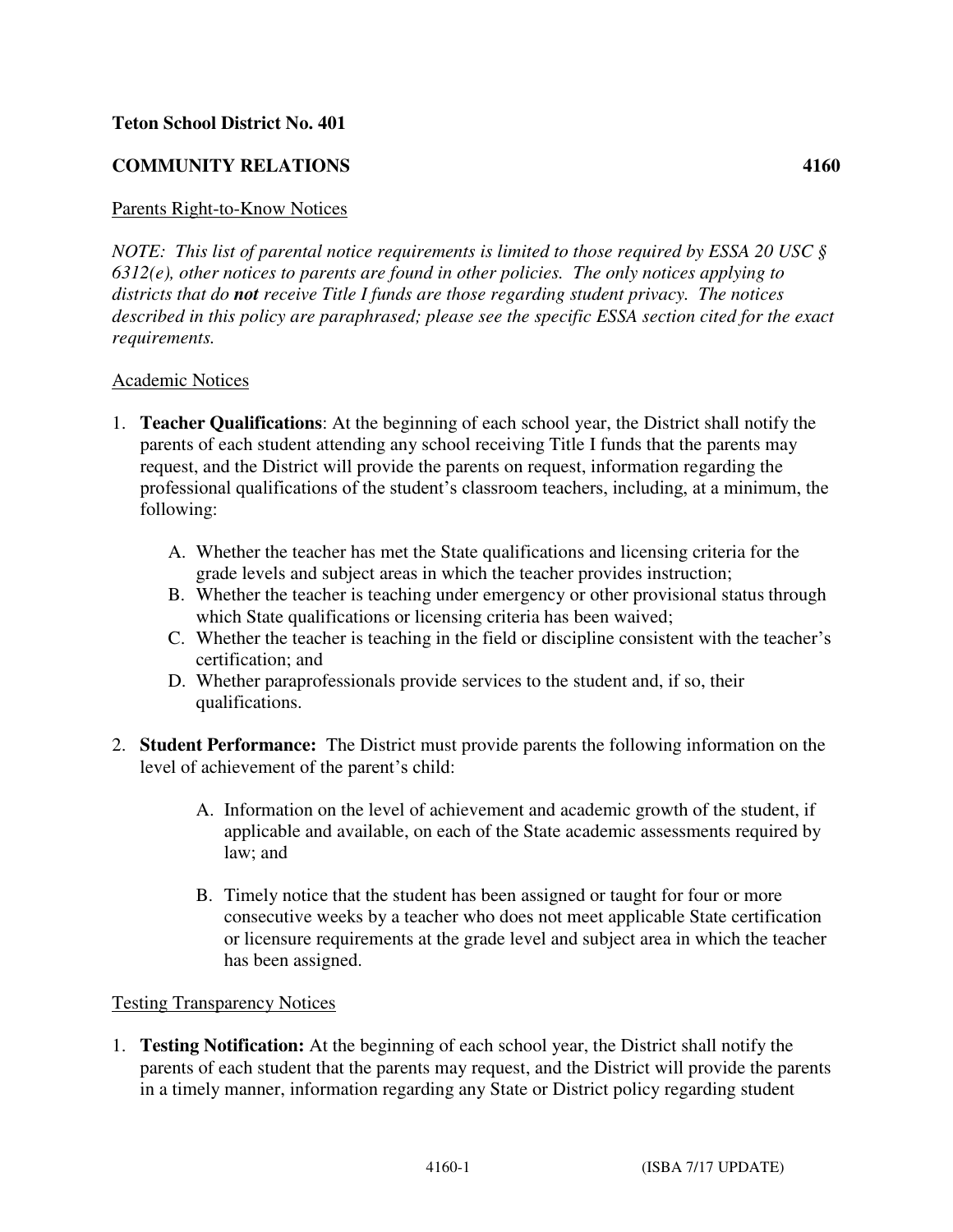participation in any required assessments which information shall include a policy, procedure, or parental right to opt the child out of such assessment, where applicable.

2. **Testing Information:** The District shall make widely available through public means (including by posting in a clear and easily accessible manner on the District's website and, where practicable, on the website of each school served by the District) for each grade served by the District, information on each test or assessment required by ESSA 20 USC § 6311, other assessments required by the State, and where such information is available and feasible to report, assessments required districtwide by the local educational agency, including: The subject matter to be assessed; the purpose for which the assessment is designed and used; the source of the requirement for the assessment; and, if available, the amount of time the students will spend taking the assessment, the schedule for the assessment, and the time and format for disseminating test results.

# English Learner Program Notices

- 1. **Initial Program Notice:** The District shall, not later than 30 days after the beginning of the school year, inform a parent of an English learner identified for participation or participating in such a program of:
	- A. The reasons for the identification of their child as an English learner and in need of placement in a language instruction educational program;
	- B. The child's level of English proficiency, how such level was assessed, and the status of the child's academic achievement;
	- C. The methods of instruction used in the program in which their child is, or will be, participating and the methods of instruction used in other available programs, including how such programs differ in content, instructional goals, and the use of English and a native language in instruction;
	- D. How the program in which their child is, or will be, participating will meet the educational strengths and needs of their child;
	- E. How such program will specifically help their child learn English and meet ageappropriate academic achievement standards for grade promotion and graduation;
	- F. The specific exit requirements for the program, including the expected rate of transition from such program into classrooms that are not tailored for English learners, and the expected rate of graduation from high school (including four-year adjusted cohort graduation rates and extended-year adjusted cohort graduation rates for such program) if funds under this part are used for children in high schools;
	- G. In the case of a child with a disability, how such program meets the objectives of the individualized education program of the child, as described in Section 614(d) of the Individuals with Disabilities Education Act (20 U.S.C. 1414(d)); and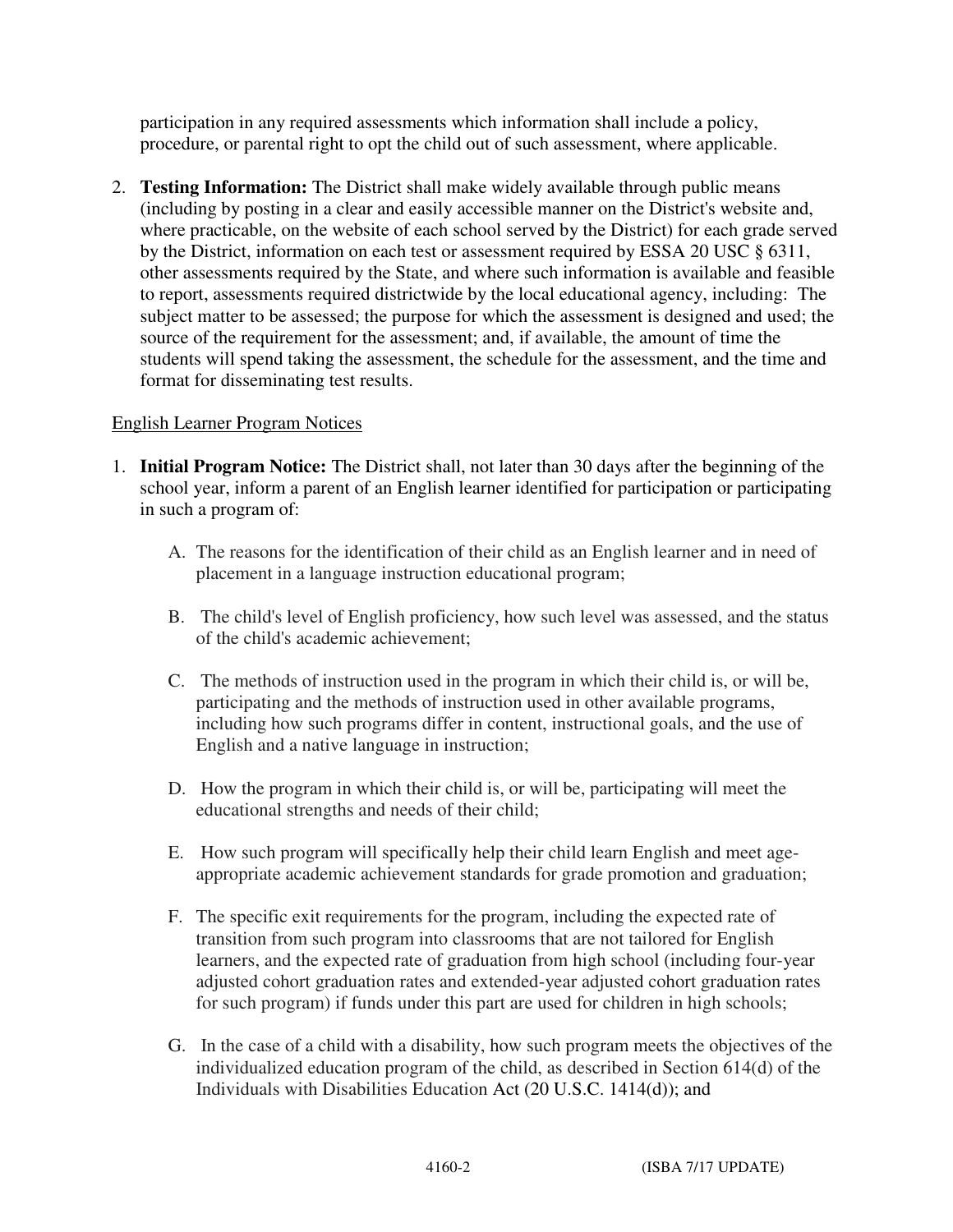- H. Information pertaining to parental rights that includes written guidance—
	- (i) Detailing the right of parents to have their child immediately removed from such program upon their request;
	- (ii) Detailing the options that parents have to decline to enroll their child in such program or to choose another program or method of instruction, if available; and
	- (iii) Assisting parents in selecting among various programs and methods of instruction, if more than 1 program or method is offered by the eligible entity.
- 2. **Program Notice During School Year:** For those children who have not been identified as English learners prior to the beginning of the school year but are identified as English learners during such school year, the District shall notify the children's parents during the first two weeks of the child being placed in a language instruction educational program consistent with subparagraph (1), above.
- 3. **Parental Participation:** The District shall provide the parents of English Learners information regarding how the parents can: be involved in the education of their children; be active participants in assisting their children to attain English proficiency; achieve at high levels within a well-rounded education; and meet the challenging State academic standards expected of all students; and shall implement an effective means of outreach to parents of the above include holding, and sending notice of opportunities for, regular meetings for the purpose of formulating and responding to recommendations from parents of English Learners.
- 4. **Program Exclusion and Admission:** A student shall not be admitted to, or excluded from, any federally assisted education program on the basis of a surname or language-minority status.

## Parent and Family Engagement

Parents shall be notified of the parent and family engagement policy as outlined in 2420-2420P, in an understandable and uniform format and, to the extent practicable, in a language the parents can understand. Such policy shall be made available to the local community and updated periodically to meet the changing needs of parents and the school.

## Education of Homeless Children and Youths

- 1. The District shall provide written notice, at the time any homeless child or youth seeks enrollment in a school, and at least twice annually while the child or youth is enrolled in the school, to the parent or guardian of the child or youth (or, in the case of an unaccompanied youth, the youth), which shall be signed by the parent or guardian, that:
	- A. Sets forth the general rights provided by the McKinney-Vento Act as set forth in District Policy No. 3060; and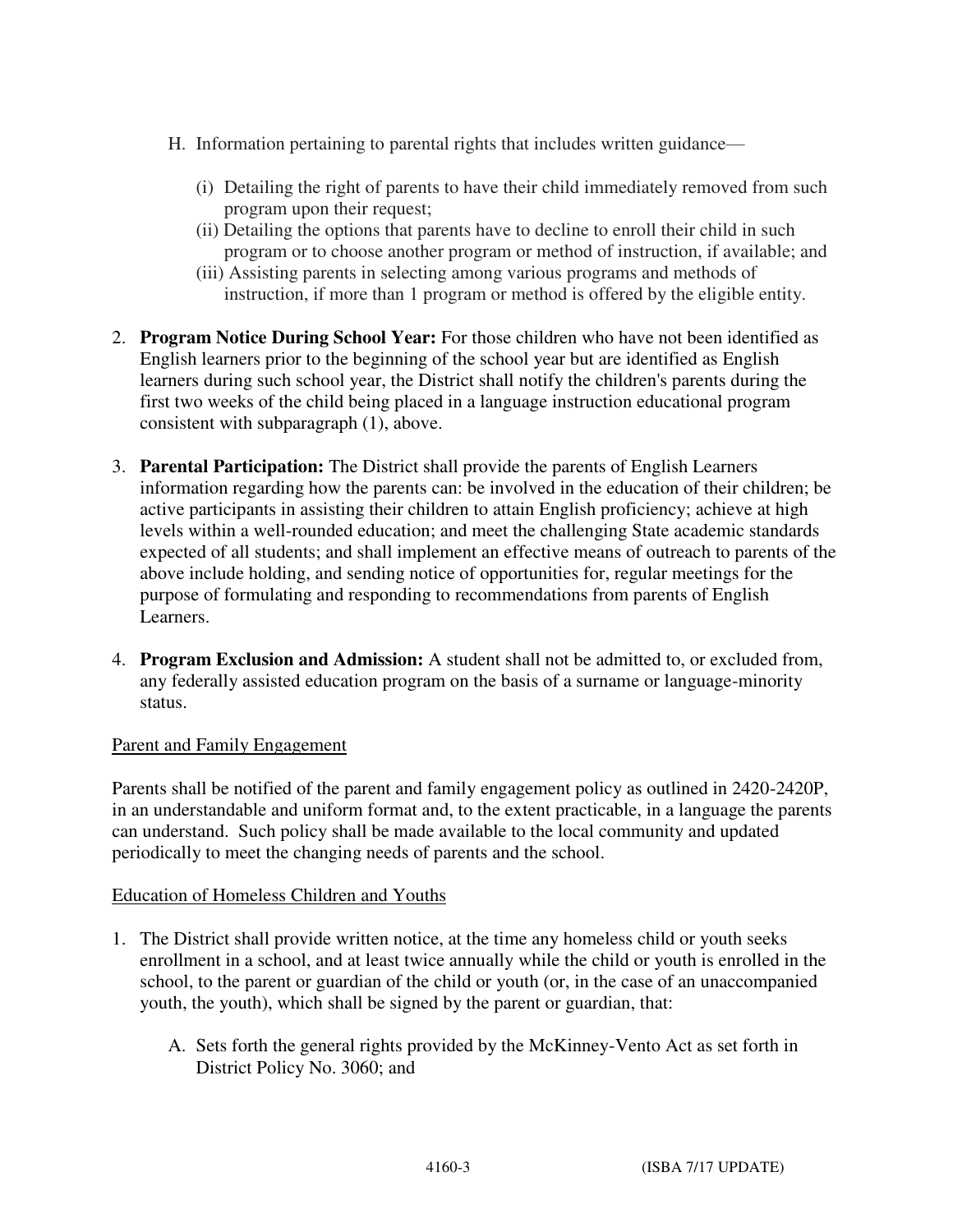- B. Specifically states:
	- i. The choice of schools homeless children and youths are eligible to attend;
	- ii. That no homeless child or youth is required to attend a separate school for homeless children or youths;
	- iii. That homeless children and youths shall be provided comparable services, including transportation services, educational services, and meals through school meals programs;
	- iv. That homeless children and youths should not be stigmatized by school personnel; and
	- v. Includes contact information for the local liaison for the homeless children and youths.
- 2. In the case of an unaccompanied homeless youth, the District shall ensure that the homeless liaison assists in placement or enrollment decisions, considers the views of such unaccompanied youth, and provides notice to such youth of the right to appeal.

Each district shall ensure that public notice of the educational rights of homeless children is disseminated where such children and youths receive services under this Act, such as schools, family shelters, and soup kitchens.

# Persistently Dangerous Schools

A "persistently dangerous school" is defined as a school which, for three consecutive years, meets the following criteria:

- 1. In each of the three consecutive years, there is one instance of: suicide; sexual offense; or kidnapping; or
- 2. The school exceeds an expulsion or student conviction rate of: 1 % of the student body; or three students, whichever number is greater, for violent criminal offenses or for violations of federal or state gun free schools requirements on school property or at a school sponsored event while school is in session.
- 3. For the purposes of this definition, a "violent criminal offense" is defined as conduct which could be charged as a felony or misdemeanor involving the threat of or actual physical injury, a sexual offense, homicide, rape, robbery, aggravated assault, aggravated battery, stalking, first degree kidnapping or aggravated arson.

If a school in the District is identified by the state as a "persistently dangerous school," the Superintendent, or designee, shall ensure the following actions are accomplished in a timely manner:

1. Notify the parents of all students attending the school that the state has identified the school as persistently dangerous. Notification to the parents must occur within ten school days from the date the state provided such notice to the District.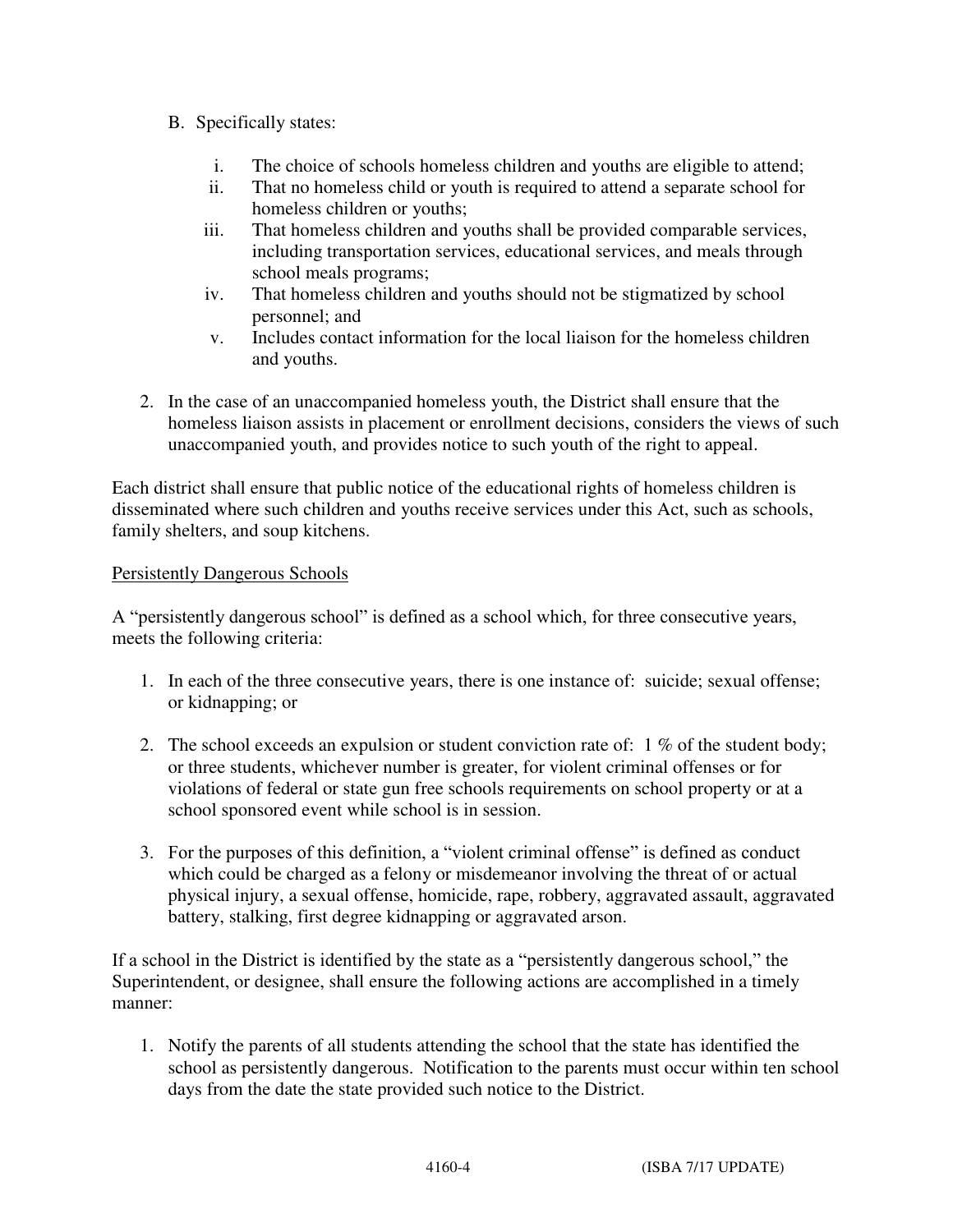- 2. Offer all students in such school the opportunity to transfer to a safe public school within the District. If there is no other school in the District, the District is encouraged, but not required, to explore other options such as an agreement with a neighboring district to accept transfer students. The offer to transfer students should occur within 20 school days from the time the District received notice from the state.
- 3. For those students who accept the offer, the transfer should be completed within 30 school days from the date the District notified the affected parents.
- 4. Parental notification regarding the status of the school and the offer to transfer student may be made simultaneously.
- 5. For student(s) choosing a transfer:
	- a. Students should be transferred to a school that is making adequate yearly progress (AYP) and is not identified as being in need of improvement, corrective action, or restructuring.
	- b. Transfers may be temporary or permanent, but must be in effect as long as the school is identified by the state as persistently dangerous.
	- c. In the event there is no other qualifying school in the District to accept the transferring student(s), the Superintendent should explore other options, such as an agreement with a neighboring district to accept the student(s). (See, Idaho Code §§ 33-1402, 33-1404.)

School Intervention Action Plan: For any school identified as "persistently dangerous" for two consecutive years, the District shall identify the problems and implement a written intervention action plan to ensure a safe school environment for students, faculty, and other school employees. Within 30 days of being notified, the intervention action plan shall be submitted to the State Department of Education (SDE) for approval. SDE will monitor the school progress.

**Safe School Option for Victims**: If a student is a victim of a violent criminal offense while attending school during normal school hours or at a school sponsored event, the District shall provide the following safe school options:

- 1. Within ten school days the Superintendent or designee shall ensure that the student is offered the opportunity to transfer to a safe school within the District;
- 2. If there is no qualifying school in the District, the District is encouraged, but not required, to explore other options such as an agreement with a neighboring district to accept the student.

To the extent feasible, the District will work with local victim assistance programs to determine whether they have services or funds available to help students in these circumstances. The Superintendent or designee should contact the office of the local county attorney to identify and locate qualified programs in the county.